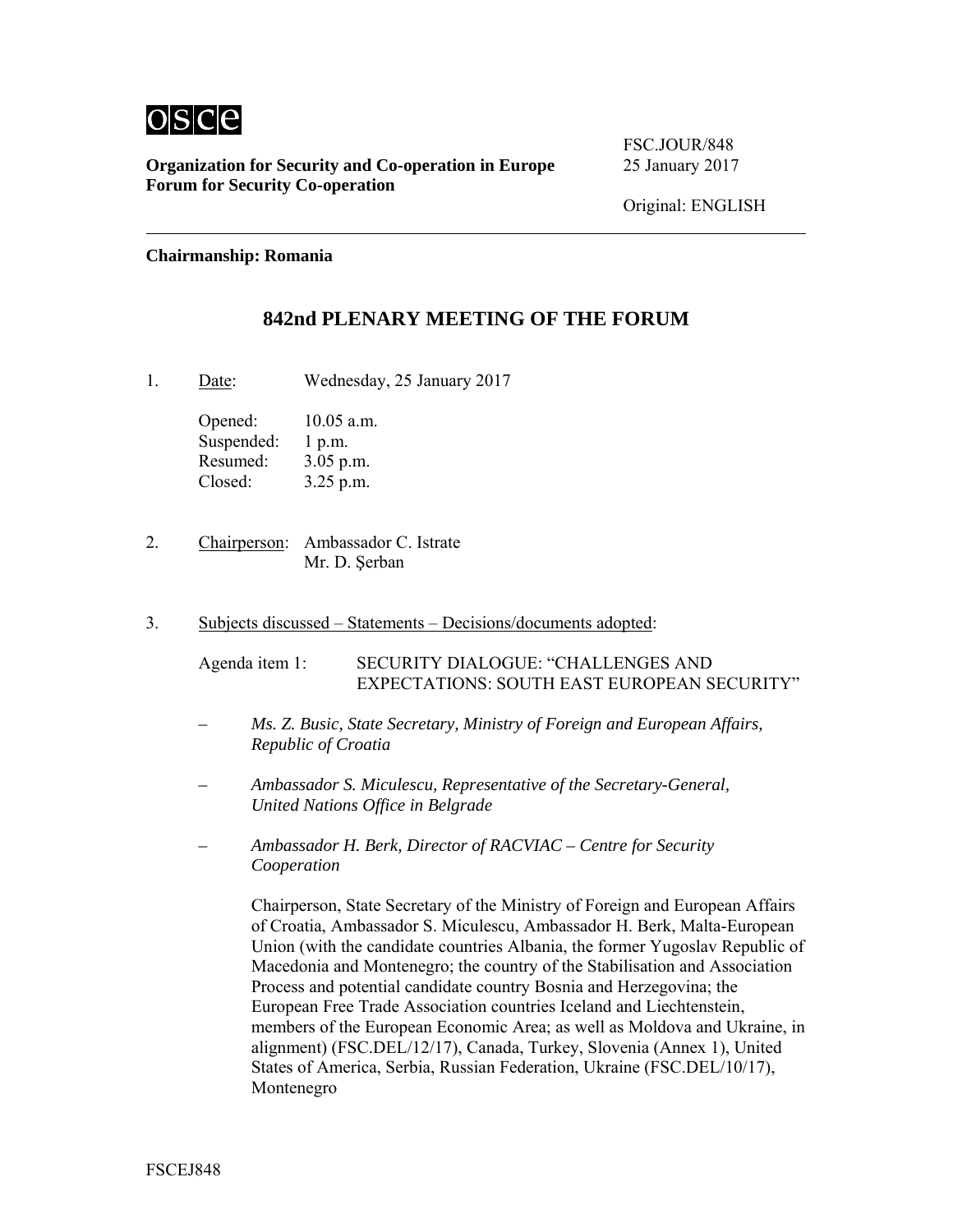#### Agenda item 2: GENERAL STATEMENTS

- (a) *Request to use the OSCE Communications Network for efforts to address "security of and in the use of information and communication technologies (ICTs)"*: Chairperson, Malta-European Union, Hungary, Switzerland, United States of America, Russian Federation, Representative of the Conflict Prevention Centre
- (b) *Situation in and around Ukraine*: Ukraine (FSC.DEL/11/17), Malta-European Union (with the candidate countries Albania, the former Yugoslav Republic of Macedonia and Montenegro; the country of the Stabilisation and Association Process and potential candidate country Bosnia and Herzegovina; the European Free Trade Association countries Iceland and Norway, members of the European Economic Area; as well as Georgia, Moldova, San Marino and Ukraine, in alignment) (FSC.DEL/13/17), Canada, United States of America, Russian Federation (Annex 2)

Agenda item 3: ANY OTHER BUSINESS

(a) *Briefing on the seventy-third and seventy-fourth meetings of the OSCE Communications Group, held on 16 December 2016 and 19 January 2017 respectively*: Representative of the Conflict Prevention Centre, Chairperson

The FSC agreed on Friday, 15 December 2017 as the date for the 2017 annual exchange of military information.

(b) *Announcement of the military exercise "Joint Viking", to be conducted from 6 to 15 March 2017*: Norway

### 4. Next meeting:

Wednesday, 1 February 2017, at 9.30 a.m., in the Neuer Saal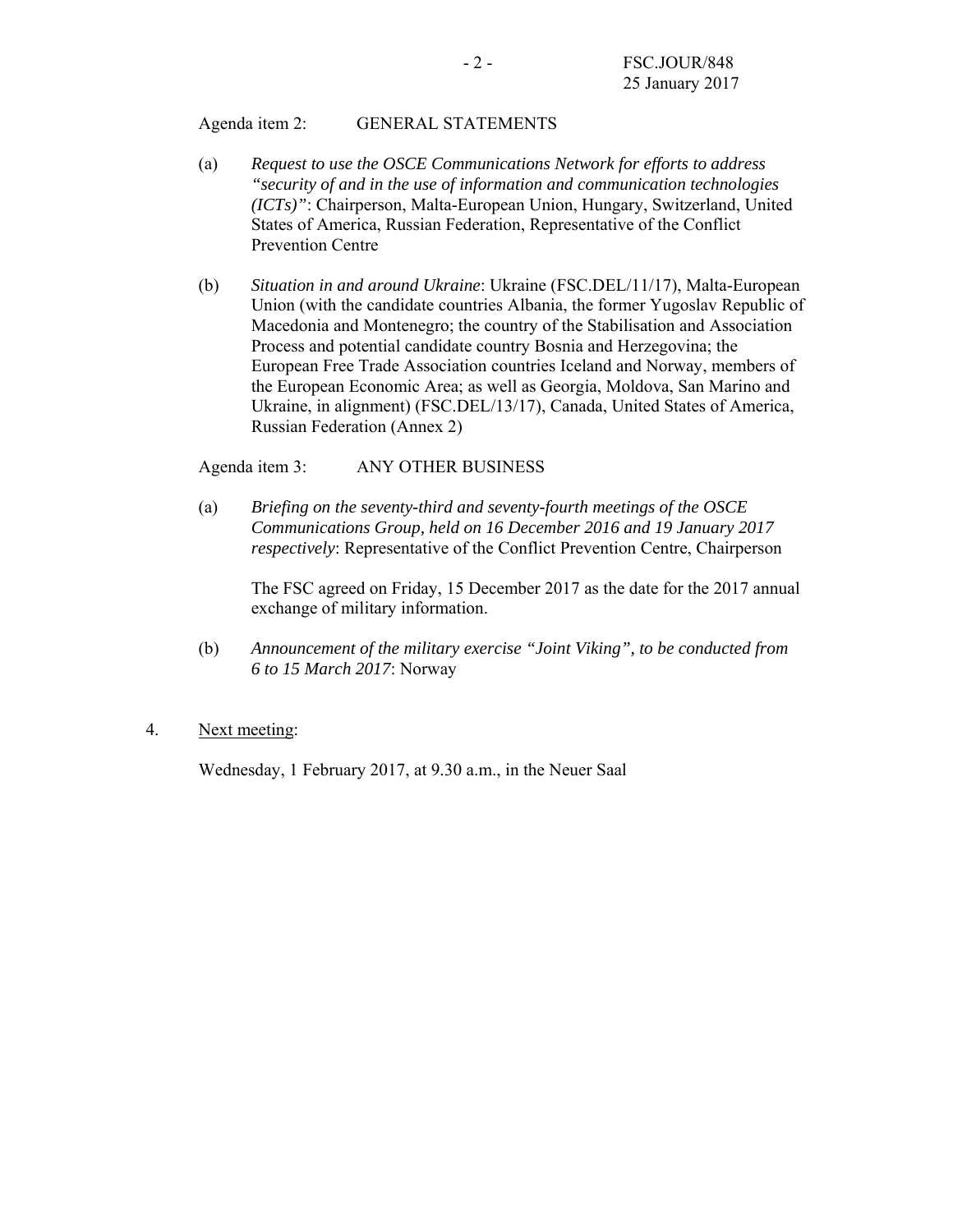# osce

**Organization for Security and Co-operation in Europe** 25 January 2017 **Forum for Security Co-operation** Annex 1

FSC.JOUR/848

Original: ENGLISH

**842nd Plenary Meeting**  FSC Journal No. 848, Agenda item 1

## **STATEMENT BY THE DELEGATION OF SLOVENIA**

Mr. Chairperson,

 I would like to welcome today's exchange of views on the current challenges and expectations in South East European security. It represents an important contribution to a better understanding of the situation in this important region, which also hosts a number of OSCE field presences. I would therefore like to thank all the presenters for their valuable contributions, especially the Director of the RACVIAC Centre for Security Cooperation.

 There are two reasons for this. The first one is personal, since I know Ambassador Berk already. Let me therefore say, Haydar, that it is a real pleasure to see you again. Your professionalism and expertise in security affairs have always been an inspiration to me. The second reason is connected to the fact that Slovenia actively supports the Centre's work. We believe that RACVIAC makes a very important contribution to stability in the region, which is why we have for some time been contributing a member to its permanent staff and also ensuring the participation of our experts and lecturers in the seminars organized by RACVIAC. I am happy to report that we intend to continue with this kind of committed involvement in the future.

Mr. Chairperson,

 I would also like to use this opportunity to highlight one persistent challenge to South East European security, namely, the scourge of landmines. More than two million of these "silent killers" and other pieces of unexploded ordnance still litter the region, with the contaminated area covering roughly 2,700 square kilometres. It was for this reason that 19 years ago Slovenia established the International Trust Fund for Demining and Mine Victims Assistance, ITF. And it is also for this reason that we continue to support its activities. I am therefore pleased to inform you that only last Friday my Government signed yet another two-year agreement with the ITF, committing to contribute 740,000 euros for a number of projects, including continued support for the Fund's work in Bosnia and Herzegovina.

 Before concluding, Mr. Chairperson, I would like to address a question to Ambassador Berk in my capacity as Chair of the OSCE MenEngage Network. This network was launched at the OSCE in 2012 and seeks to raise awareness of the important influence men can have in ending gender-based violence and speaking out against all kinds of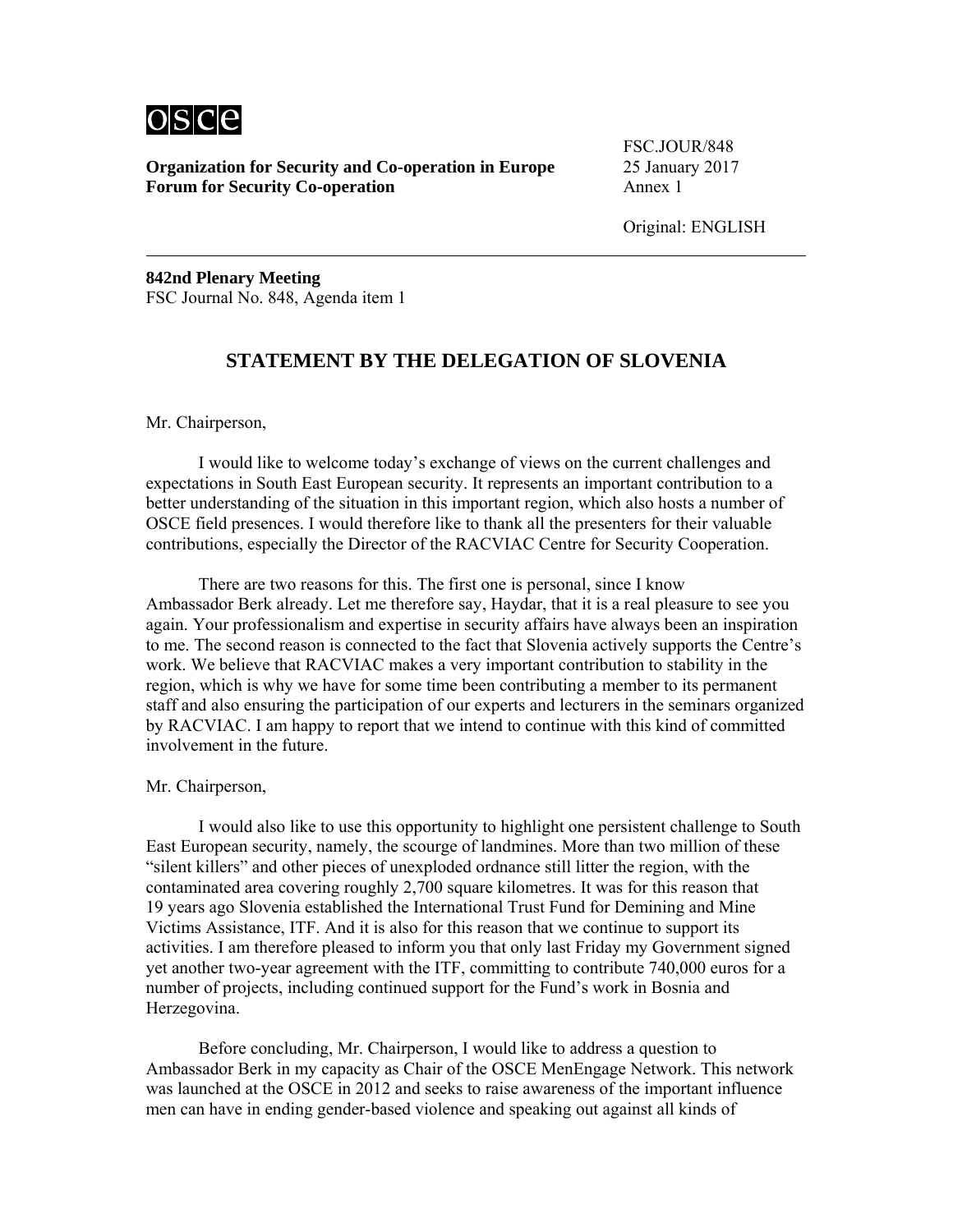inequality. Haydar, you mentioned in your presentation that RACVIAC is also active in integrating gender perspectives in the security sector. I would therefore like to ask you the following question: What, in your opinion, are the main challenges to gender mainstreaming in the region?

 With this, Mr. Chairperson, I would like to thank you for giving me the floor and ask you to attach the statement to the journal of the meeting.

Thank you.